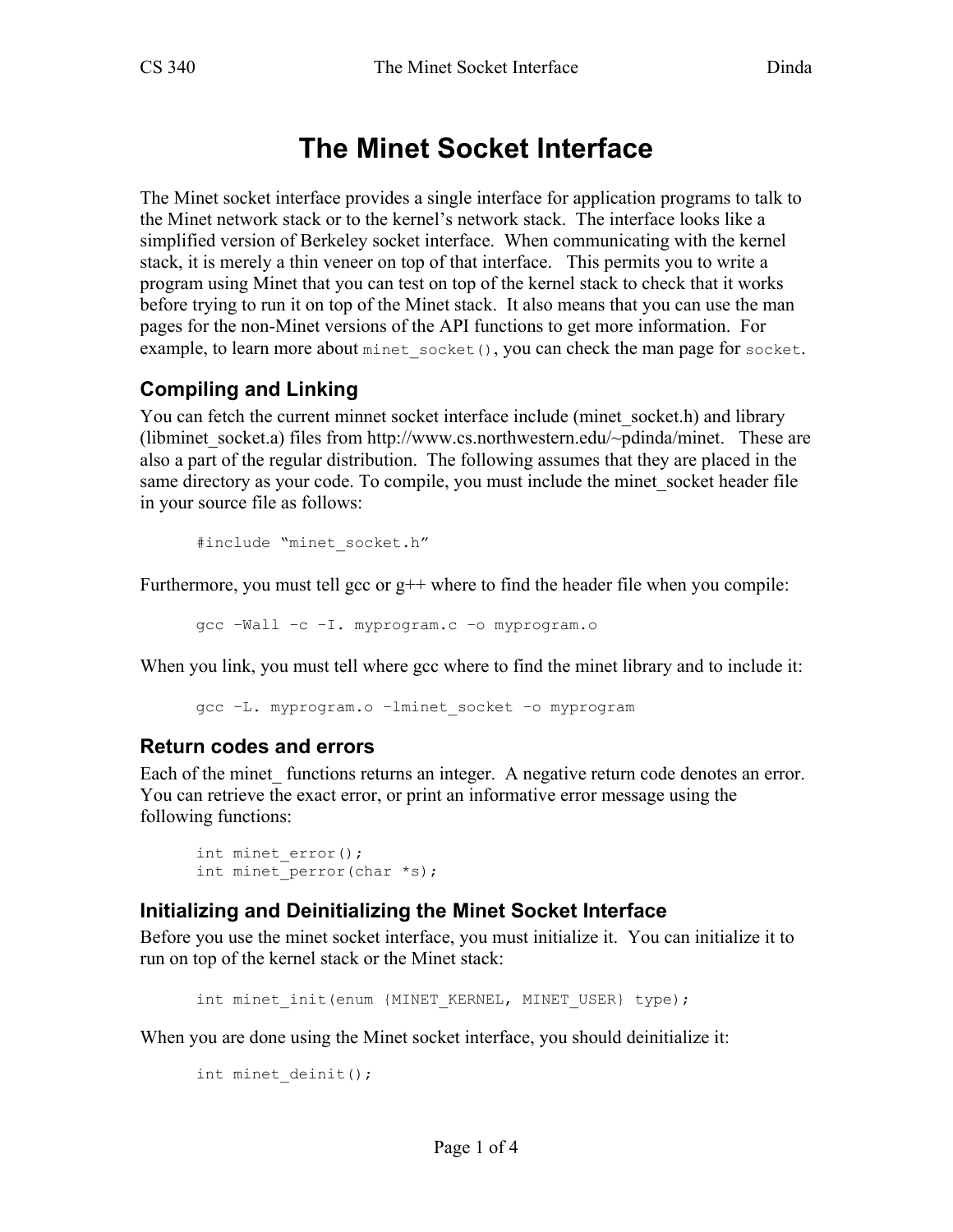## **Creating A Socket**

To create a socket, you can use a basic call that can only create PF\_INET (internet) sockets:

```
int minet socket(int type);
```
type must be either SOCK\_STREAM (TCP) or SOCK\_DGRAM (UDP).

## **Binding A Socket**

You can bind a socket to an IP address (AF\_INET) and port using the following call:

```
int minet bind(int sockfd,
           struct sockaddr in *myaddr);
```
## **Listening On A Socket**

You can listen on a socket using the following call:

```
int minet listen(int sockfd,
                   int backlog);
```
## **Accepting A Connection**

You can accept a connection with the following call:

```
int minet accept(int sockfd,
             struct sockaddr in *addr);
```
### **Connecting To A Remote Socket**

To connect to a remote socket, you can use the following call:

```
int minet connect(int sockfd,
              struct sockaddr in *addr);
```
## **Sending And Receiving**

To send and receive messages, you can use read and write calls:

```
int minet read(int fd,
                 char *buf, 
                 int len); 
int minet write(int fd,
                  char *buf, 
                  int len);
```
These calls return the number of bytes that were actually read or written. They will only work for sockets that are connected. If you want to send data on an unconnected socket (A UDP socket, for example), you should use the following calls: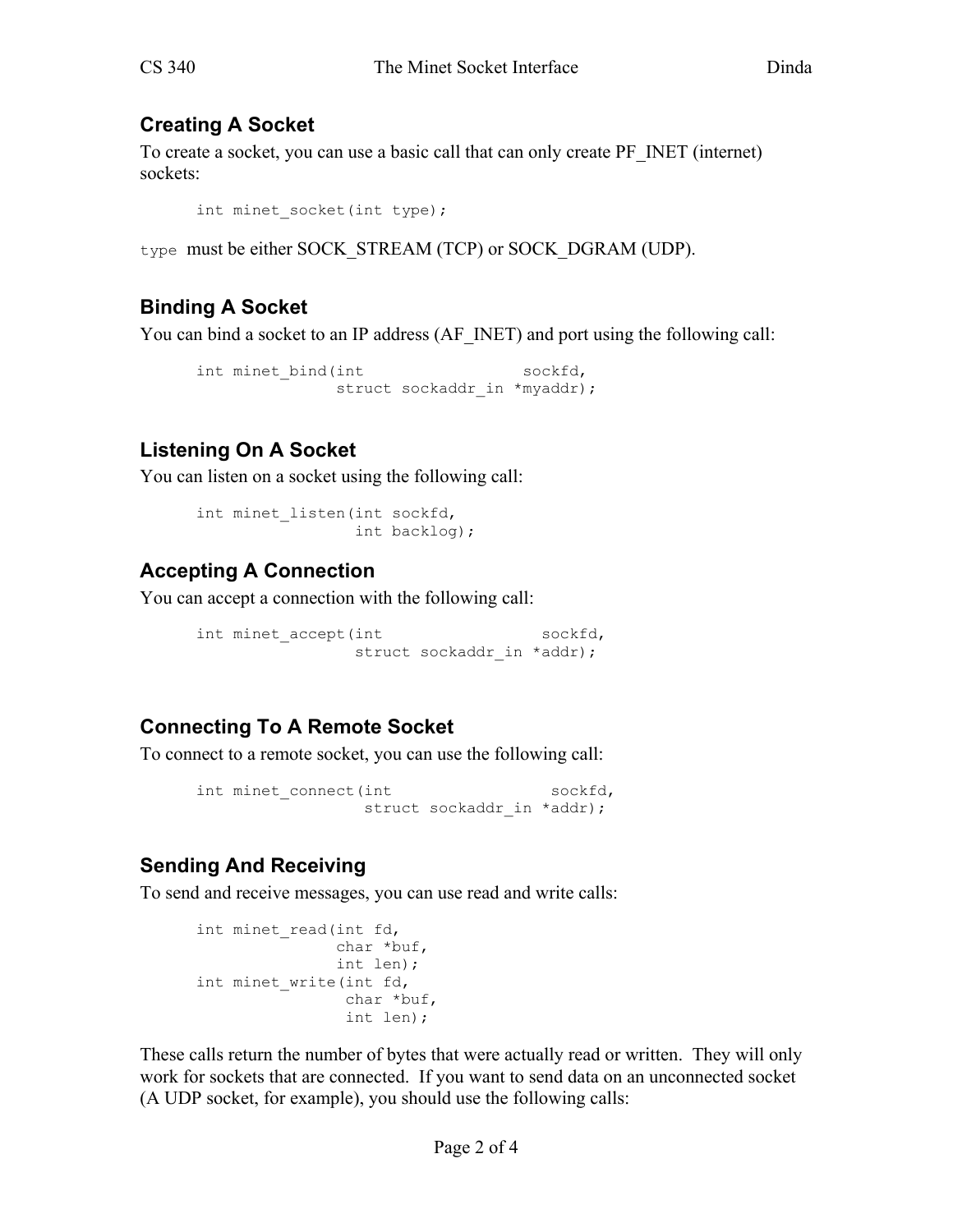```
int minet sendto(int fd,
            char *buf,
             int len, 
            struct sockaddr in *to);
   int minet recvfrom(int fd,
             char *buf,
int len,
             struct sockaddr in *from)
```
#### **Closing A Socket**

To close a socket use the following call:

```
int minet close(int sockfd);
```
#### **Select**

The select call in the Minet socket interface is complicated by the fact that one might want to simultaneously select on both Minet sockets and on other, non-Minet file descriptors. For this reason, there are two Minet select calls.

The Minet select calls use  $f \circ d$  sets just like the Unix select call. Thus the following functions will work on Minet sockets:

```
FD CLR(int fd, fd set *set);
FD ISSET(int fd, fd set *set);
FD SET(int fd, fd set *set);
FD ZERO(fd set *set);
```
The basic Minet select call is used if you need to select on only Minet sockets:

```
int minet select(int minet maxfd,
fd set *minet read fds,
fd_set *minet_write_fds,
fd_set *minet_except_fds,
            struct timeval *timeout);
```
If you want to select on both Minet sockets and non-Minet file descriptors, you can use the extended version of the call. Essentially, you pass in separate  $fd$  sets for the non-Minet file descriptors:

```
int minet select ex(int minet maxfd
fd set *minet read fds,
fd_set *minet_write_fds,
fd_set *minet_except_fds,
int unix_maxfd,
fd set *unix read fds,
fd set *unix write fds,
fd_set *unix_except_fds,
            struct timeval *timeout);
```